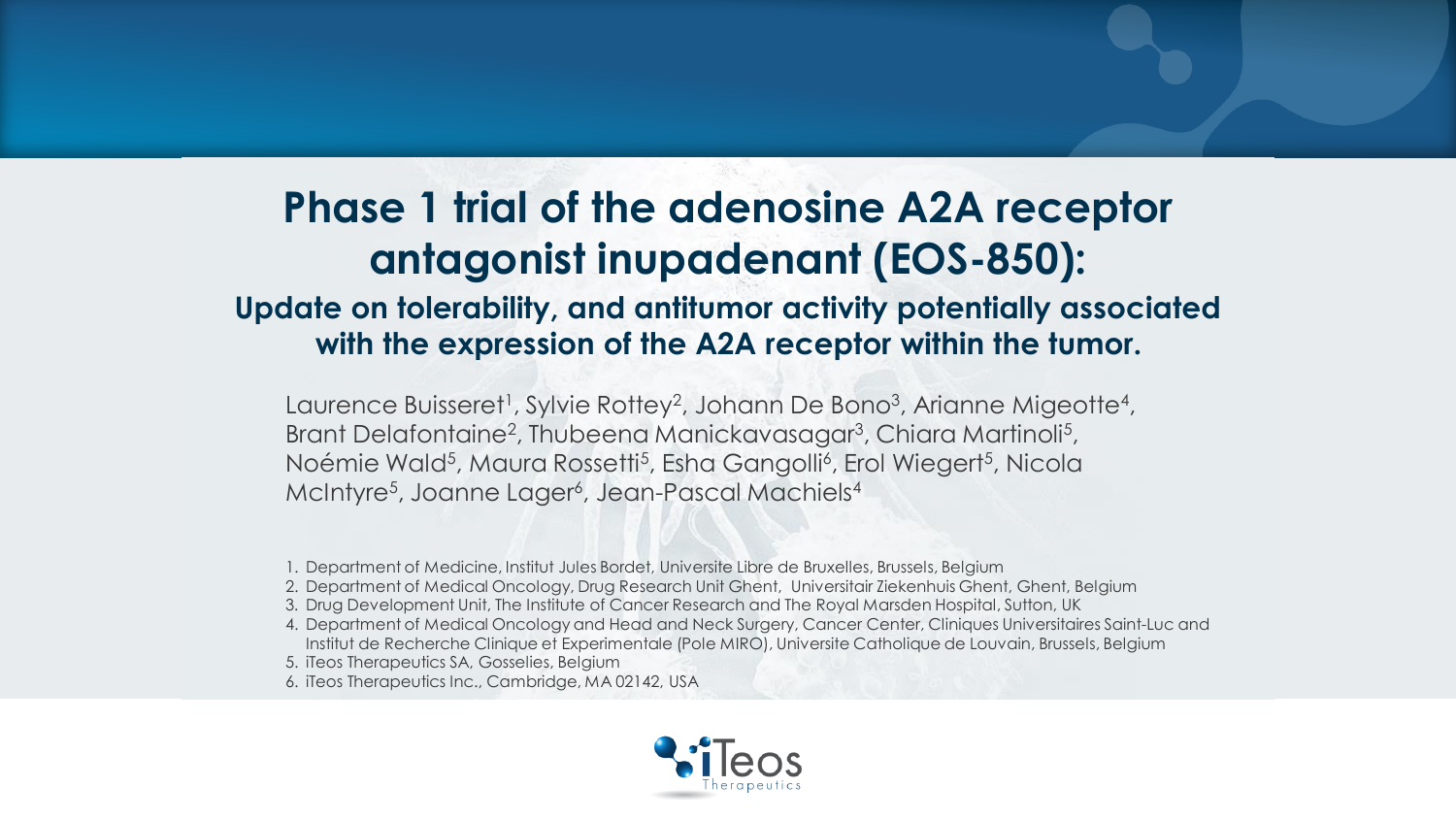## Author Disclosures

- L. Buisseret: Institutional research grant (AstraZeneca), institutional travel grant (Roche), speaker honoraria (BMS)
- J. De Bono: Advisory board member (Amgen, Astellas, AstraZeneca, Bayer, Bioxcel Therapeutics, Boehringer Ingelheim, Cellcentric, Daiichi, Eisai, Genentech Roche, Genmab, GlaxoSmithKline, Harpoon, Janssen, Menarini Silicon Biosystems, Merck Serono, Merck Sharp & Dohme, Orion Pharma, Pfizer, Qiagen, Sanofi Aventis, Sierra Oncology, Taiho, Terumo, Vertex Pharmaceuticals); institutional support (Astellas, Astra Zeneca, Bayer, Cellcentric, Daiichi, Genentech Roche, Genmab, GlaxoSmithKline, Harpoon, Janssen, Merck Serono, Merck Sharp & Dohme, Orion Pharma, Pfizer, Sanofi Aventis, Sierra Oncology, Taiho, Vertex Pharmaceuticals); inventor patent 8, 822,438 (no financial interest); NIHR Senior Investigator
- A. Migeotte, S. Rottey, T. Manickavasagar, B. Delafontaine : No disclosures
- J-P. Machiels: Advisory board member or speaker with honoraria (institutional management; Pfizer, Roche, Astra/Zeneca, Bayer, Innate, Merck Serono, Boehringer, BMS, Novartis, Janssen, Incyte, Cue Biopharma, ALX Oncology, iTeos, eTheRNA); travel expenses (Amgen, BMS, Pfizer, MSD); data safety monitoring board with honoraria (Debio, Nanobiotix, Psioxus); funding to institution for research support (all companies); uncompensated advisory role (MSD); EORTC (investigator and study coordinator, H & N group Chair-elected)
- C. Martinoli, N. Wald, M. Rossetti, E. Gangolli, E. Wiegert, N. McIntyre and J. Lager are employed by iTeos Therapeutics and may own stock/stock options in the company.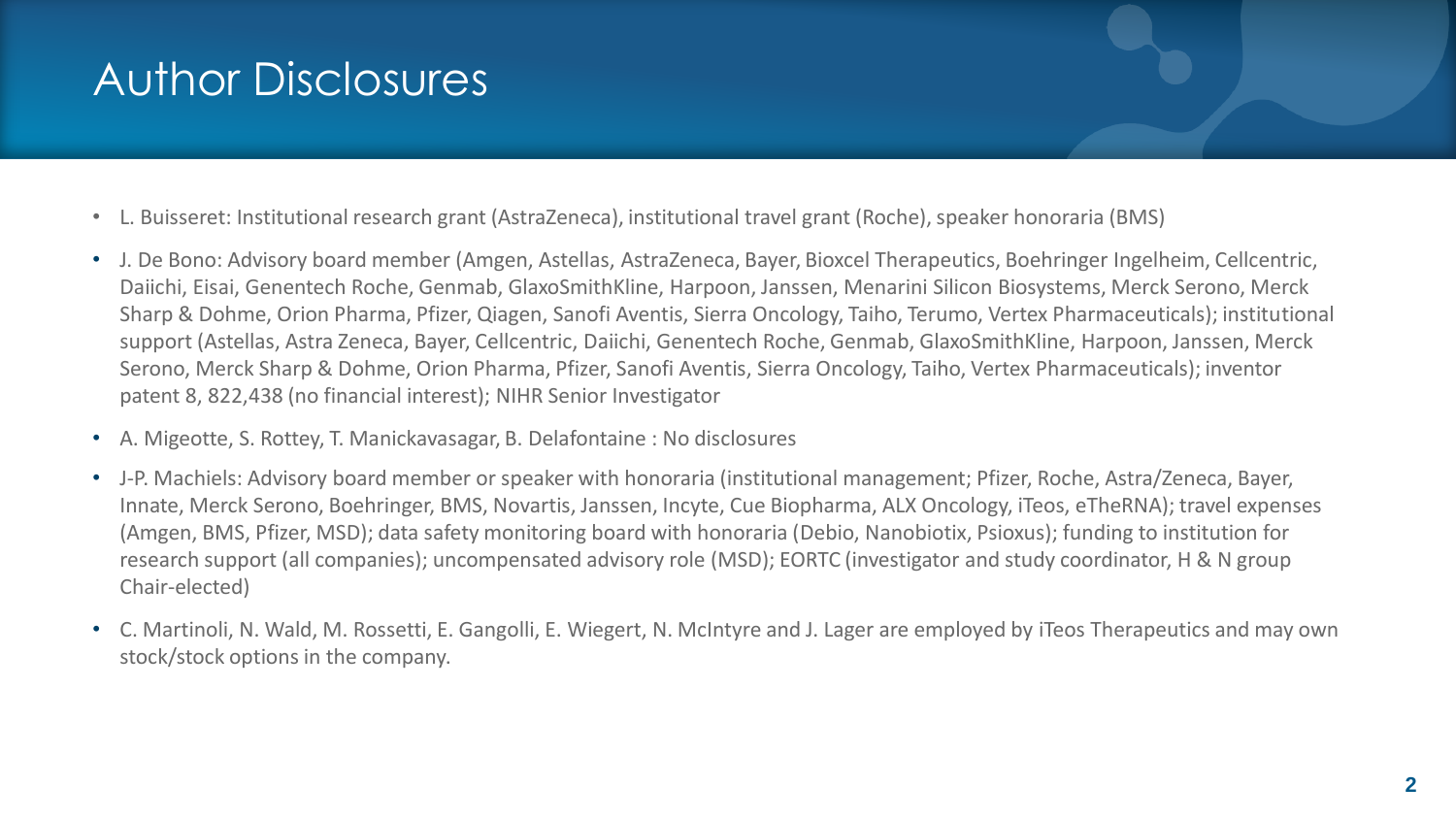## Background and Methods



Other 1 (2.3)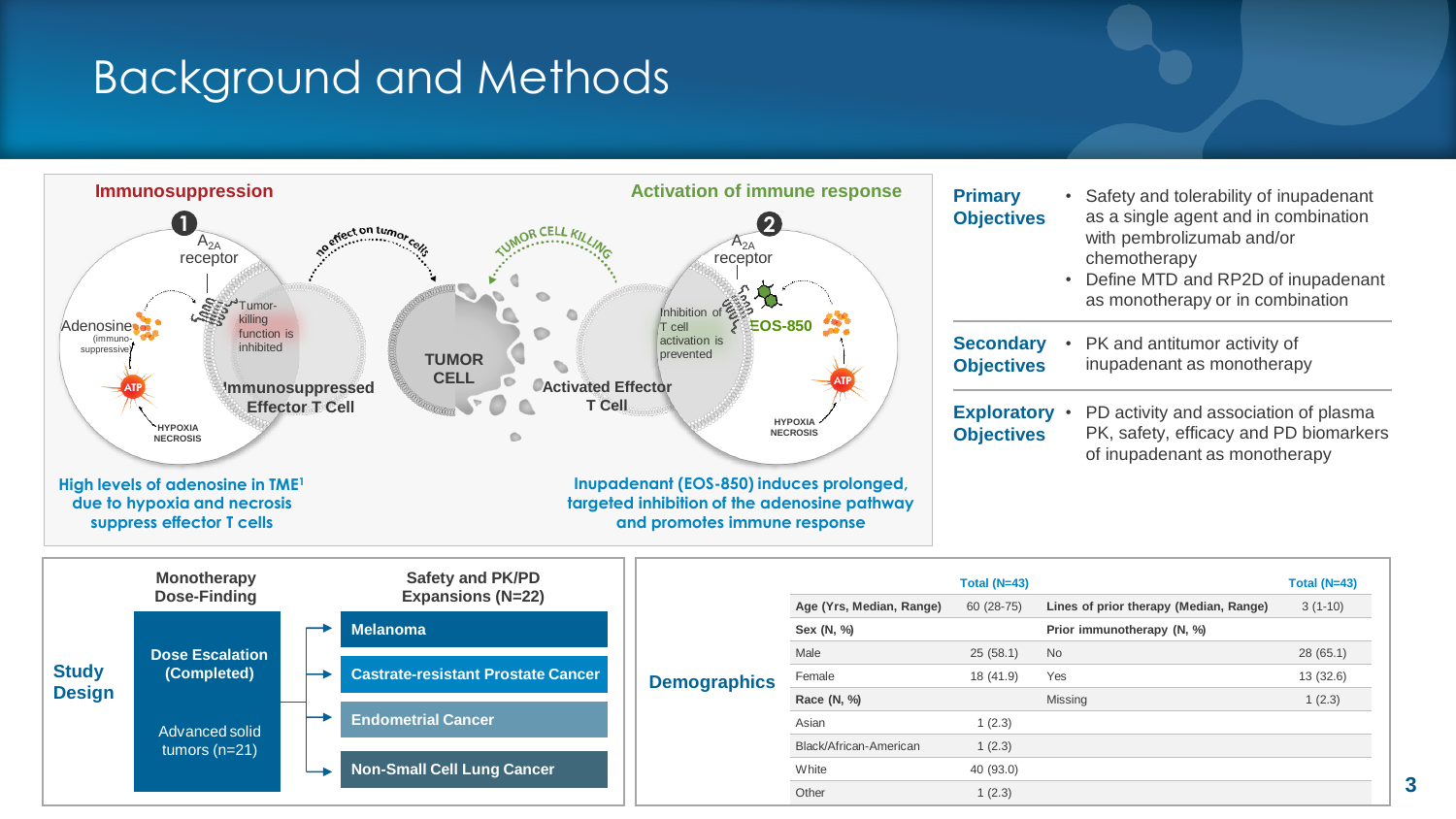## Updated safety & efficacy from inupadenant monotherapy – durable responses observed



|                                      | Number of Patients (%)     |                            |                      |                       |                       |                          |
|--------------------------------------|----------------------------|----------------------------|----------------------|-----------------------|-----------------------|--------------------------|
| <b>Preferred Term</b>                | <b>20 mg QD</b><br>$(N=3)$ | <b>40 mg QD</b><br>$(N=3)$ | 40 mg BID<br>$(N=3)$ | 80 mg BID<br>$(N=28)$ | 160 mg BID<br>$(N=6)$ | <b>Total</b><br>$(N=43)$ |
| Fatigue                              | 1(33.3)                    | 2(66.7)                    | 1(33.3)              | 9(32.1)               | 4(66.7)               | 17(39.5)                 |
| Anemia                               | 0(0.0)                     | 2(66.7)                    | 0(0.0)               | 11(39.3)              | 1(16.7)               | 14 (32.6)                |
| Decreased appetite                   | 2(66.7)                    | 1(33.3)                    | 1(33.3)              | 5(17.9)               | 3(50.0)               | 12(27.9)                 |
| Constipation                         | 2(66.7)                    | 1(33.3)                    | 0(0.0)               | 7(25.0)               | 1(16.7)               | 11(25.6)                 |
| Aspartate aminotransferase increased | 1(33.3)                    | 1(33.3)                    | 0(0.0)               | 4 (14.3)              | 2(33.3)               | 8(18.6)                  |
| Alanine aminotransferase increased   | 2(66.7)                    | 0(0.0)                     | 0(0.0)               | 3(10.7)               | 2(33.3)               | 7(16.3)                  |
| Diarrhoea                            | 0(0.0)                     | 1(33.3)                    | 1(33.3)              | 4(14.3)               | 1(16.7)               | 7(16.3)                  |
| Dyspepsia                            | 0(0.0)                     | 1(33.3)                    | 0(0.0)               | 4 (14.3)              | 2(33.3)               | 7(16.3)                  |
| Dyspnoea                             | 0(0.0)                     | 0(0.0)                     | 1(33.3)              | 3(10.7)               | 3(50.0)               | 7(16.3)                  |
| Nausea                               | 1(33.3)                    | 1(33.3)                    | 1(33.3)              | 3(10.7)               | 1(16.7)               | 7(16.3)                  |

Drug-related SAEs in 3 patients: Acute myocardial infarction (160 mg BID), atrial fibrillation and pericardial effusion (80 mg BID)

**2 durable PRs - Castrate-resistant prostate cancer (ongoing), melanoma 1 SD > 1 yr - Sinus carcinoma** 

**2 SDs > 6 mo - Parotid gland carcinoma and lung cancer (ongoing)**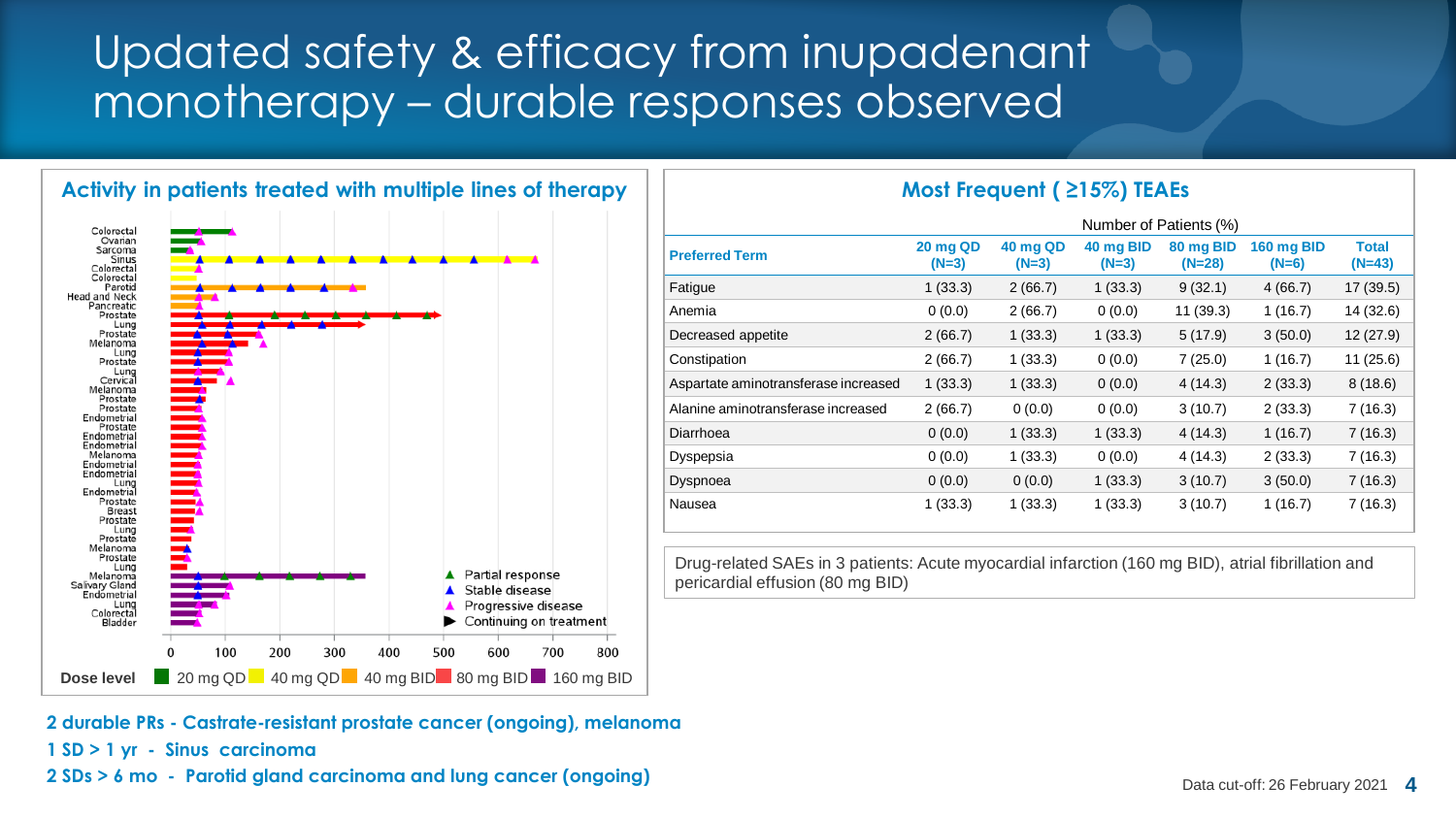# Gene Expression Within Tumors

Inupadenant up-regulates immune-related gene signatures in non-progressors



### **Biomarker Methods Gene Signature Analysis by Nanostring**

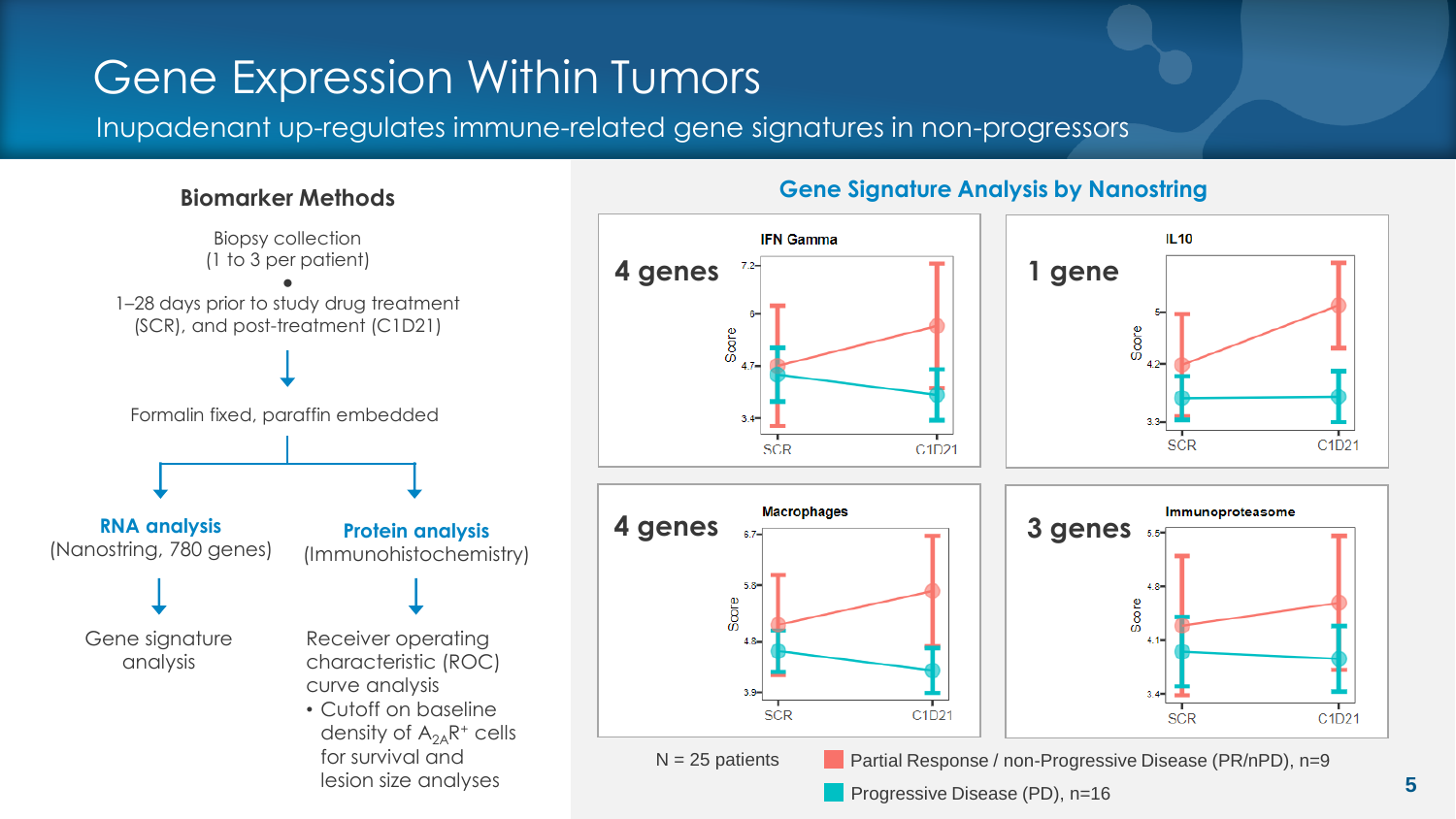# $A_{2A}$  Receptor  $(A_{2A}R)$  within the tumor

Inupadenant anti-tumor activity is possibly associated with  $A_{2A}R$  expression within the tumor area